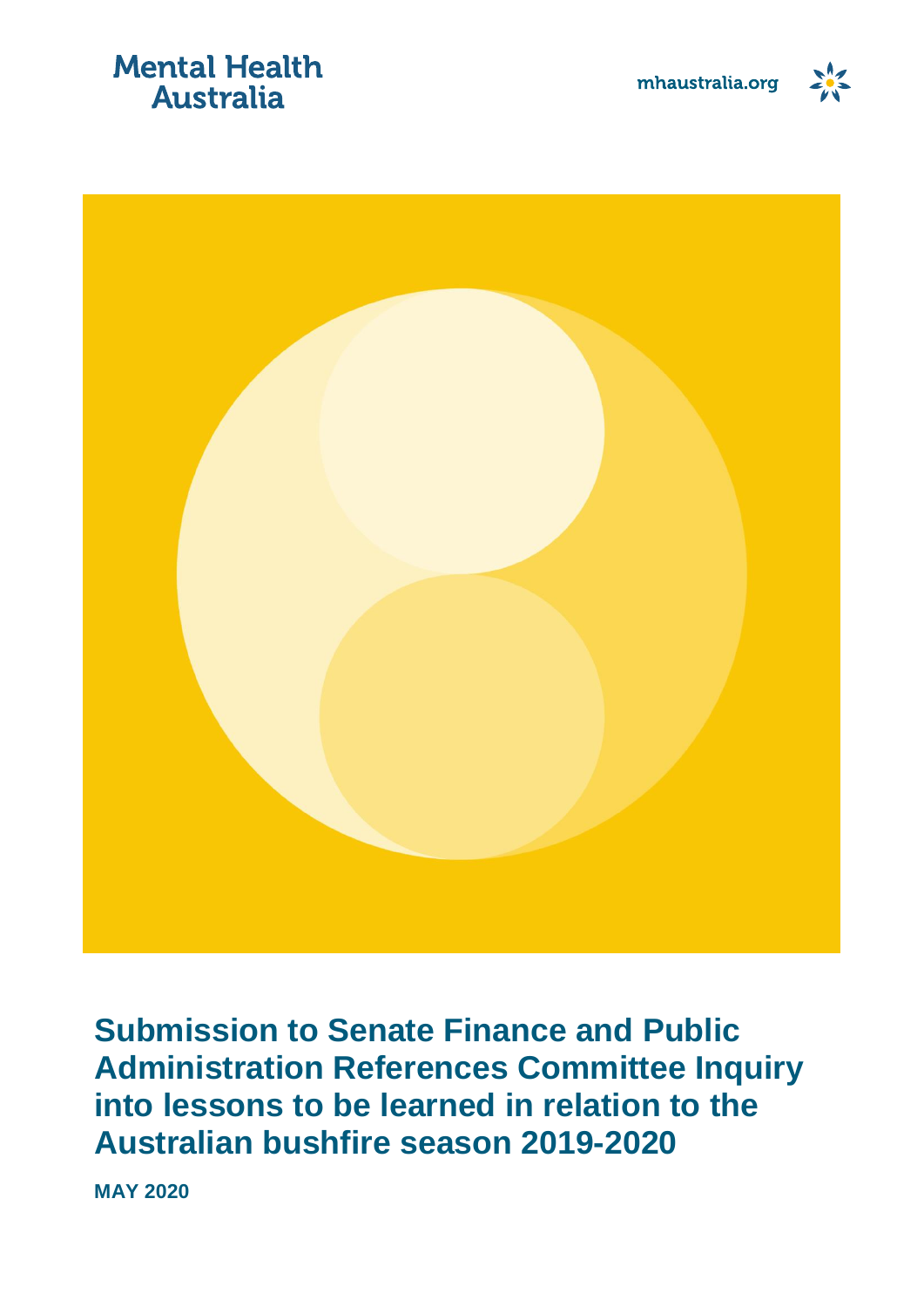*Mental Health Australia is the peak, national non-government organisation representing and promoting the interests of the Australian mental health sector and committed to achieving better mental health for all Australians. Mental Health Australia was established as the first independent peak body in Australia to represent the full spectrum of mental health stakeholders and issues. Our members include national organisations representing consumers, carers, special needs groups, clinical service providers, public and private mental health service providers, researchers and state/territory community mental health peak bodies.*

*Mental Health Australia aims to promote mentally healthy communities, educate Australians on mental health issues, influence mental health reform so that government policies address all contemporary mental health issues, conduct research on mental health issues, and carry out regular consultation to represent the best interests of our members, partners and the community. These endeavours in education and policy reform are matched by our commitment to researching more innovative approaches to the provision of mental health care. In addition, Mental Health Australia continues to focus on the human rights of people with a mental illness.*

*Mental health issues affect one in every five Australians. We cannot afford to be complacent in our efforts to achieve changes to our mental health care system when we consider the impact of mental health on our community.*

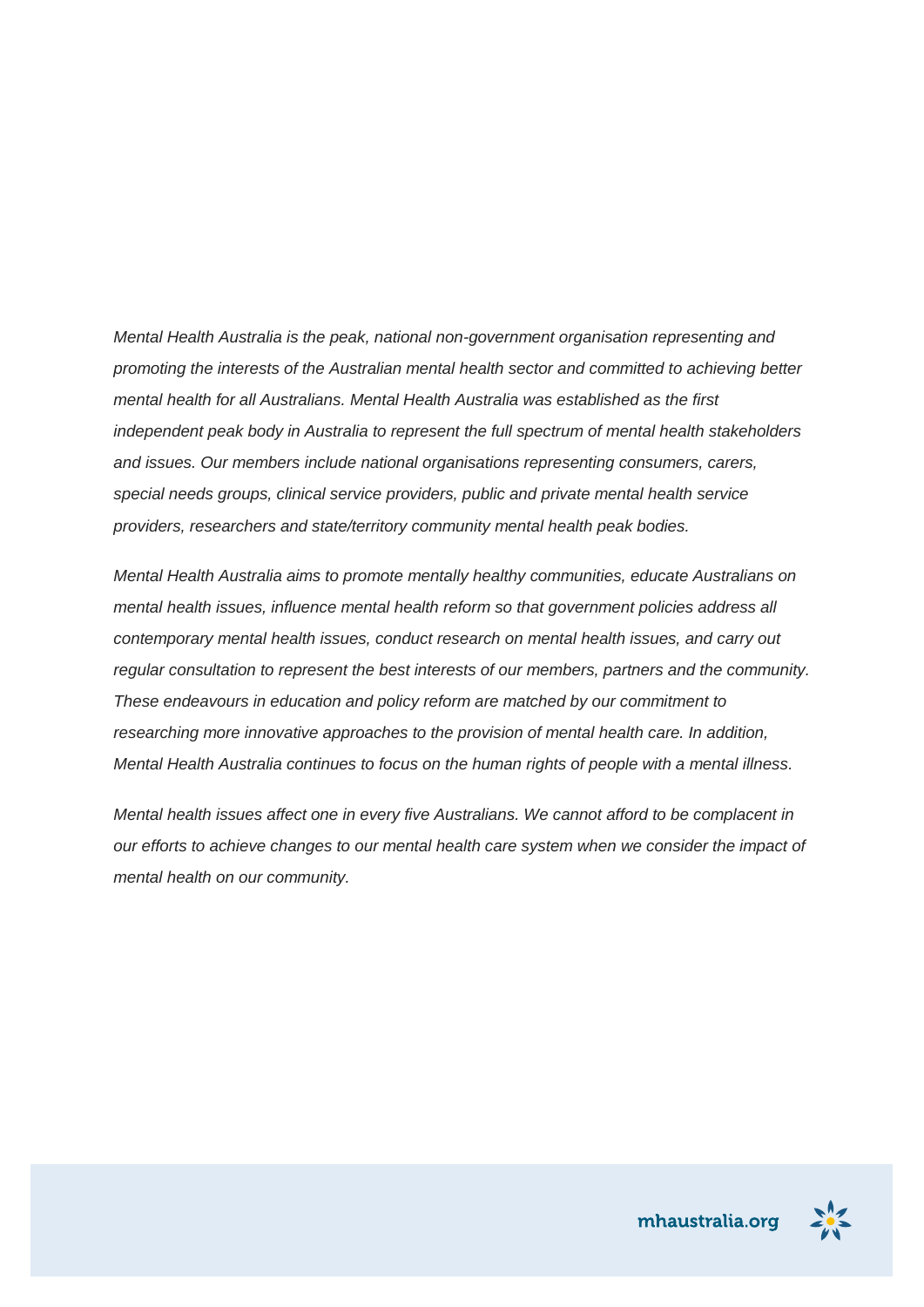# **Contents**

| Introduction                                                         |               |
|----------------------------------------------------------------------|---------------|
| Pre-conditions to the 2019-2020 bushfire season                      | $\mathcal{P}$ |
| Mental health impacts and responses to the 2019-2020 bushfire season | 3             |
| Mitigating impacts of future bushfire seasons                        | 9             |
| Conclusion                                                           | 10            |

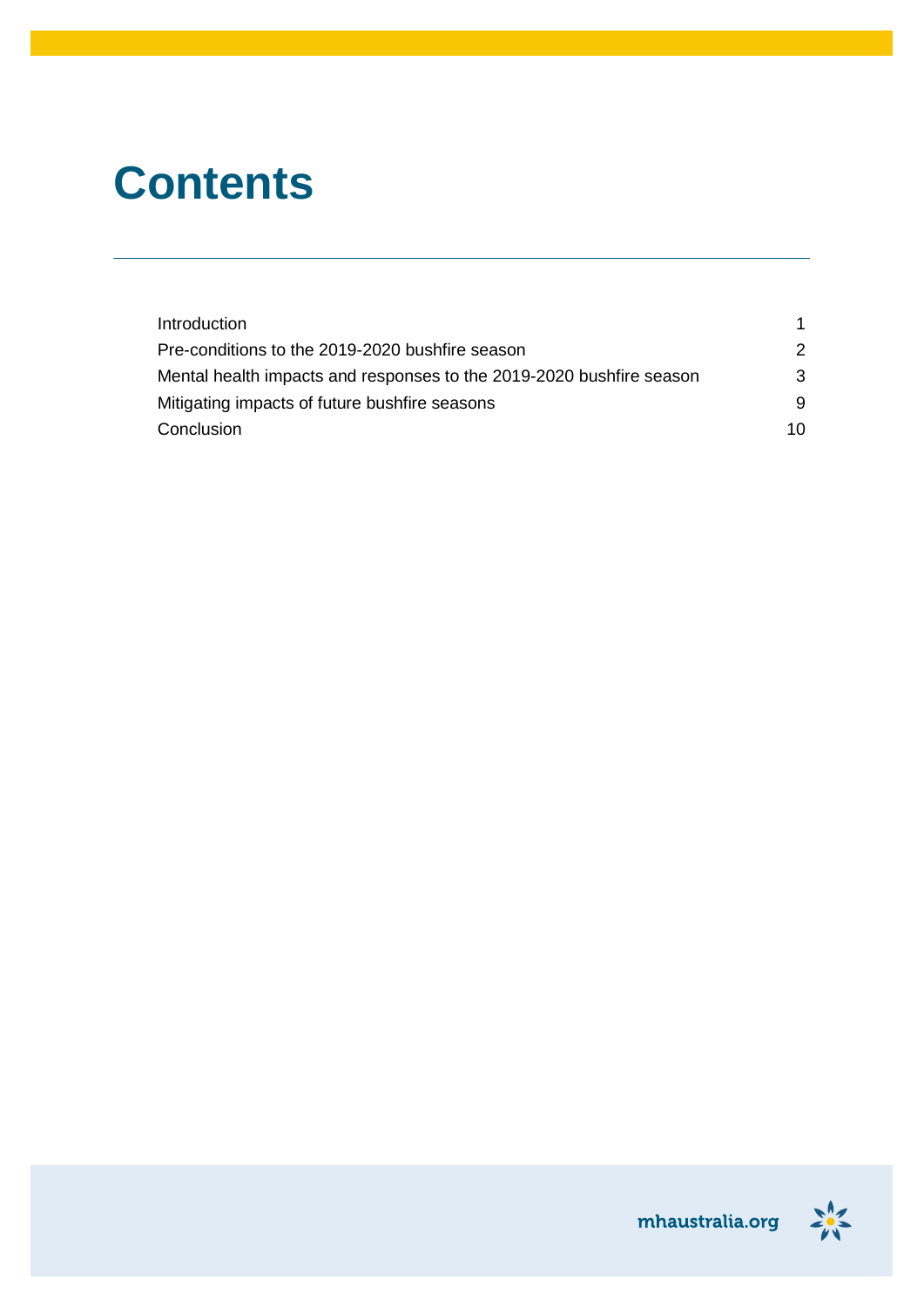# <span id="page-3-0"></span>**Introduction**

Mental Health Australia is pleased to contribute to the Senate Finance and Public Administration References Committee Inquiry into lessons to be learned in relation to the Australian bushfire season 2019-2020 (the Inquiry).

This submission has a specific focus on responding to section (h) of the Terms of Reference, which refer to *"an examination of the physical and mental health impacts of bushfires on the population, and the Federal Government's response to those impacts."* This submission primarily focuses on mental health impacts of the bushfires, with related commentary on physical health impacts due to the interrelated nature of physical and mental health.

During 2019, Australians experienced the hottest and driest year since meteorological records began.<sup>1</sup> When the bushfire season started early in September, fires burned in the context of years of widespread drought, low water supply and a host of other climate change effects. To date, there has been minimal response and action from politicians and federal policy-makers in Australia to recognise climate change as a health threat or offer robust and effective national policy solutions to address it. National mitigation and adaption strategies in Australia do not sufficiently incorporate the significant impact of climate change on the health and mental health of the population. This Inquiry is an opportunity to shape how all levels of government prepare for worsening climate events in the near future, and undertake broader reforms to minimise the impacts of climate change as soon as possible.

Vulnerable populations continue to bear the brunt of these impacts as Australia continues to feel the effects of climate change. Regional, rural and remote communities are disproportionately affected by bushfires due to their proximity to bushlands, and have suffered years of drought and low water supplies. Regional, rural and remote communities also generally have lower rates of access to mental health services, due to a combination of stigma, inadequate service capacity and insufficient workforce capabilities. Across these vulnerable communities most impacted by climate change effects are people with a diverse range of identities and experiences which impact on their mental health and wellbeing. For example, Aboriginal and Torres Strait Islander peoples in bushfire-affected communities have different responses to bushfires due to their ongoing connection to, and custodianship of, country. Accordingly, the community context and social determinants of health must frame all policy responses to the bushfires.

Throughout the bushfire season, impacts on mental health and wellbeing were rightly acknowledged both by governments and the media. This represents a significant shift towards reduced stigma and increasing understanding of mental health. During the crisis, the Australian Government rapidly introduced ten Medicare-rebated sessions (in addition to the ten sessions available through the Better Access scheme) as well as additional counselling through Primary Health Networks (PHNs) in bushfire-affected communities.<sup>2</sup> In May 2020, a further \$13.5 million of funding was announced for "community participation and wellbeing", to be distributed through PHNs.<sup>3</sup> While Mental Health Australia commends the Australian Government for their investments and actions acknowledging the importance



<sup>1</sup> Bureau of Meteorology (2019). *Annual Climate Statement 2019*, Canberra: Australian Government.

<sup>&</sup>lt;sup>2</sup> National Mental Health Commission (2020). *Australia's mental health and wellbeing is priority for bushfire recovery.* Retrieved 20 May 2020 from [https://www.mentalhealthcommission.gov.au/news/2020/january/mental-health-priority-for-bushfire-recovery.](https://www.mentalhealthcommission.gov.au/news/2020/january/mental-health-priority-for-bushfire-recovery)

<sup>3</sup> Prime Minister of Australia (11 May 2020). *Media Release: Boost for Bushfire Recovery.* Retrieved 20 May 2020 from [https://www.pm.gov.au/media/boost-bushfire-recovery.](https://www.pm.gov.au/media/boost-bushfire-recovery)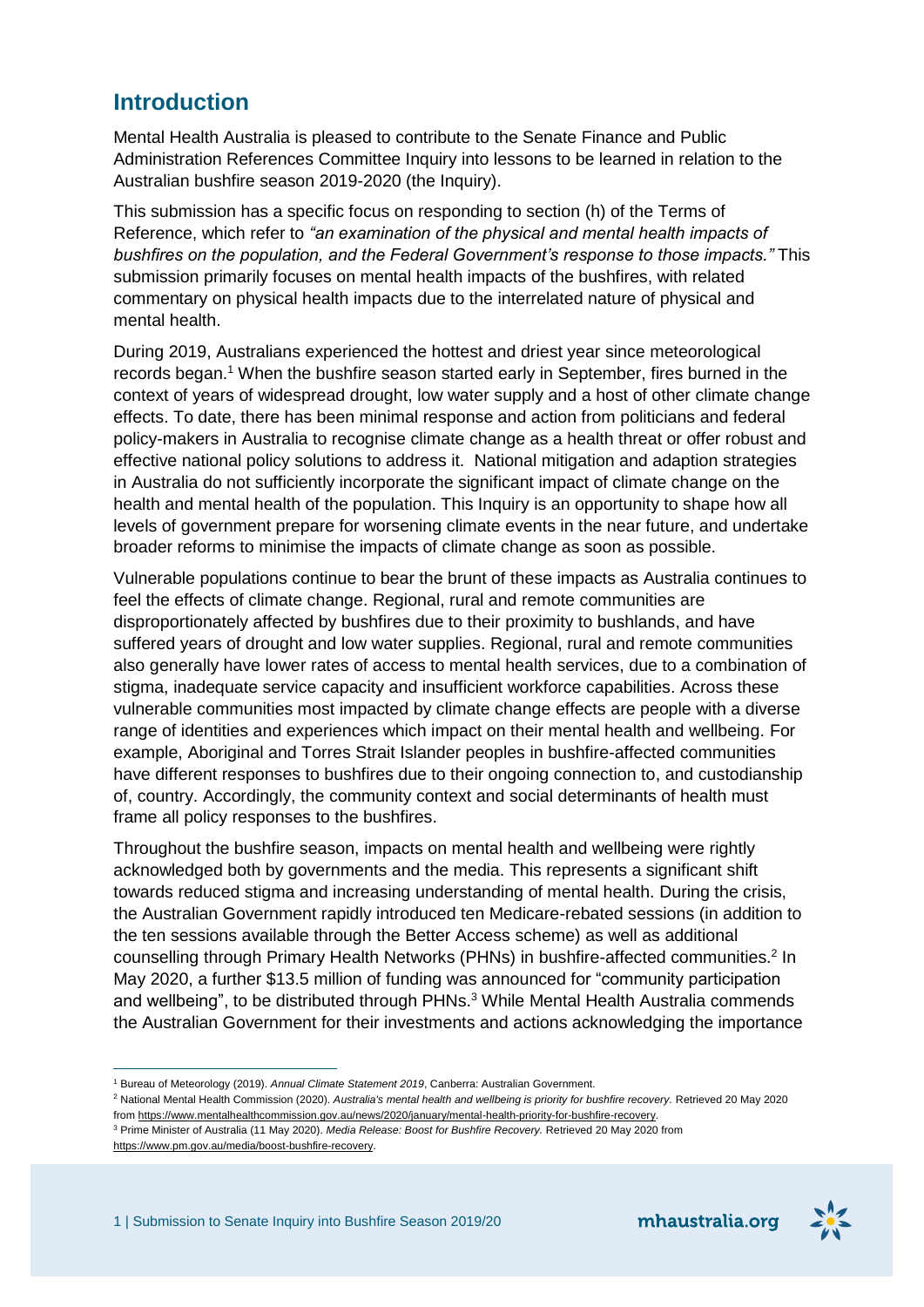of mental health as a key component of disaster recovery, they must be sustained and considered over the long term.

In the months since the official end of the bushfire season, Australia has had to respond to and manage a second disaster – COVID-19. Suppression measures have had widespread economic and social ramifications, which are particularly felt in communities already impacted by bushfires. Necessary travel restrictions have meant communities have not received the anticipated surge of tourism during 2020 to compensate for tourism losses during the bushfire season. Physical distancing requirements have halted planned regeneration, restoration and healing activities within communities. Much like the fires, the ramifications of COVID-19 will continue to be felt in the years to come, and it is critical that all policy responses are cognisant of the compounding traumatic experiences these communities have experienced.

There is already considerable research into the mental health impacts of disasters (including specific to bushfires) to guide Australia's response in the short, medium and long term. Australian research shows that people in bushfire-affected communities will require mental health support for years to come. Longitudinal studies<sup>4,5</sup> into both Black Saturday and Ash Wednesday fires have shown elevated mental illness and other mental health impacts for years and decades after those bushfires. It is therefore critical the Senate Committee undertaking this Inquiry work alongside the National Bushfire Recovery Agency, the Royal Commission into Bushfires and the mental health sector to understand how to better prepare and respond to the 2020-2021 bushfire season, and those beyond.

### <span id="page-4-0"></span>**Pre-conditions to the 2019-2020 bushfire season**

The most destructive bushfire season Australia has experienced occurred in a context of a range of other climate change symptoms. Australia's climate makes our country particularly vulnerable to drought, dried vegetation and low water supplies,  $6$  all of which were contributing factors to the severity of the 2019-2020 bushfires.<sup>7</sup> Regional, rural and remote communities are disproportionally affected by bushfires due to their proximity to bushlands.

Other environmental effects of climate change include droughts, unpredictable and extreme weather events, rising sea levels, shortages of water, shortages of food and shortages of other essential resources and supplies.<sup>8</sup> These interrelated impacts of climate change exacerbated the effects of the 2019-2020 bushfire season.

[https://www.blackdoginstitute.org.au/wp-content/uploads/2020/04/mental-health-interventions-following-disasters-black-dog-institute-february-](https://www.blackdoginstitute.org.au/wp-content/uploads/2020/04/mental-health-interventions-following-disasters-black-dog-institute-february-2020.pdf?sfvrsn=0)[2020.pdf?sfvrsn=0.](https://www.blackdoginstitute.org.au/wp-content/uploads/2020/04/mental-health-interventions-following-disasters-black-dog-institute-february-2020.pdf?sfvrsn=0) 



<sup>4</sup> Bryant, RA. et al. (2014) 'Psychological outcomes following the Victorian Black Saturday bushfires,' *Australian and New Zealand Journal of Psychiatry* 48:634-643.

<sup>5</sup> Black Dog Institute (2020). *Mental Health Interventions Following Disasters*. Retrieved 20 May 2020 from

<sup>6</sup> GeoScience Australia (2020) *Bushfire*. Retrieved 20 May 2020 from [https://www.ga.gov.au/scientific-topics/community-safety/bushfire.](https://www.ga.gov.au/scientific-topics/community-safety/bushfire)  <sup>7</sup> CSIRO (2020) *The 2019-20 bushfires: a CSIRO explainer*. Retrieved 20 May 2020 from

[https://www.csiro.au/en/Research/Environment/Extreme-Events/Bushfire/preparing-for-climate-change/2019-20-bushfires-explainer.](https://www.csiro.au/en/Research/Environment/Extreme-Events/Bushfire/preparing-for-climate-change/2019-20-bushfires-explainer)  8 Australian Psychological Society (2011). Submission to the Inquiry into Regulatory and Policy Barriers to Effective Climate Change Adaption. Retrieved 20 May 2020 fro[m https://www.psychology.org.au/getmedia/1ea237a6-06c1-46ba-8893-e6bb3dc472d2/2012-APS-Submission-](https://www.psychology.org.au/getmedia/1ea237a6-06c1-46ba-8893-e6bb3dc472d2/2012-APS-Submission-Barriers-to-adaptation-submission-1.pdf)[Barriers-to-adaptation-submission-1.pdf.](https://www.psychology.org.au/getmedia/1ea237a6-06c1-46ba-8893-e6bb3dc472d2/2012-APS-Submission-Barriers-to-adaptation-submission-1.pdf)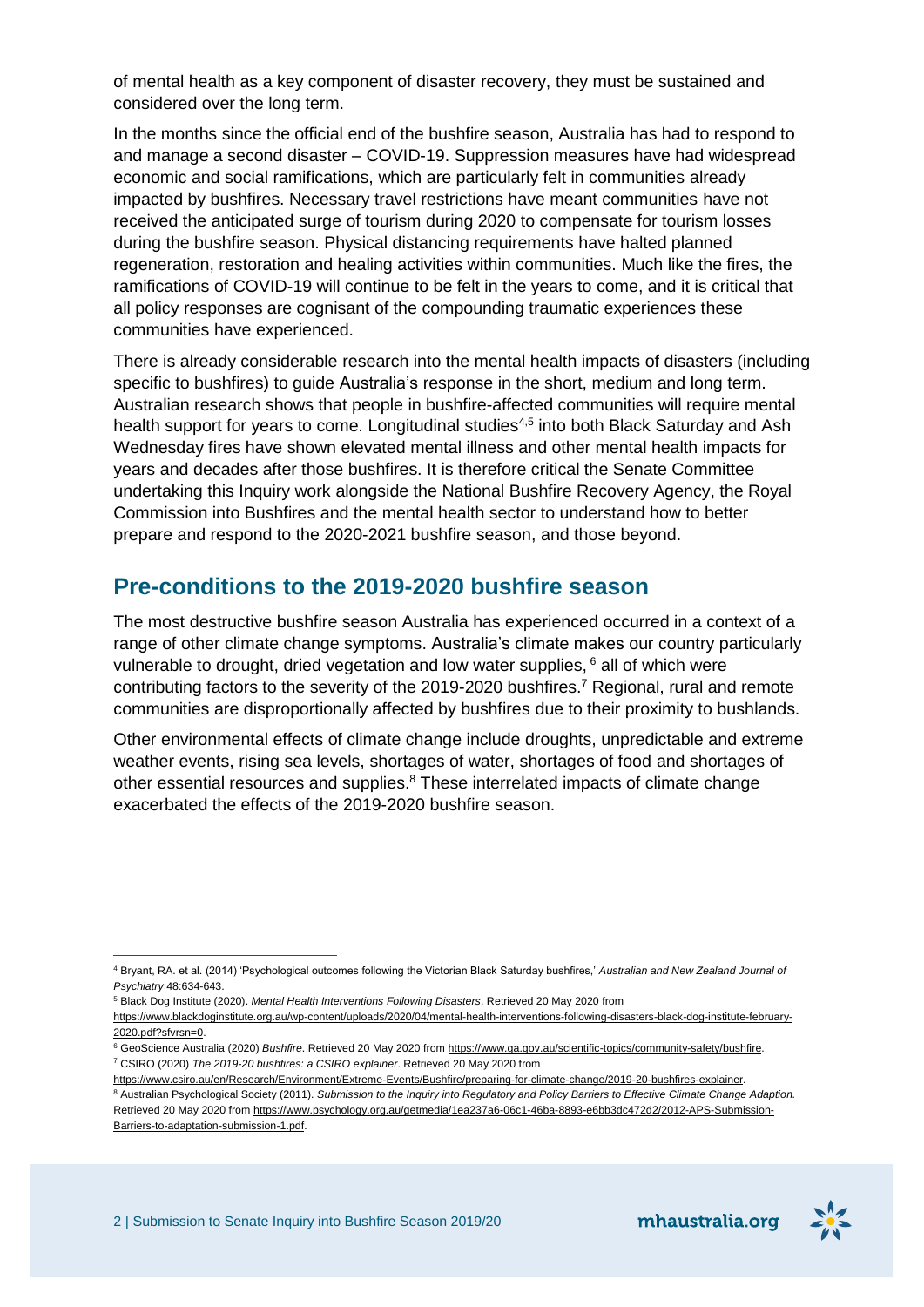As recognised by leading mental health experts, "climate change is … the greatest health threat of the 21st century and has significant impacts on physical and mental health and psychosocial wellbeing." <sup>9</sup> The psychological health effects of climate change include:<sup>10, 11</sup>

- increasing frequency and intensity of extreme weather events, which have been shown to trigger "post-traumatic stress disorder, major depressive disorder, anxiety, depression, complicated grief, survivor guilt, vicarious trauma, recovery fatigue, substance abuse, and suicidal ideation"<sup>12</sup>
- more frequent and widespread heatwaves and extreme heat, exacerbating chronic conditions and psychiatric illness
- more frequent, severe and widespread bushfires, increasing trauma and long-term mental health impacts
- more extreme rainfall events, flooding and storm surges, increasing distress, and acute and chronic anxiety disorders
- more frequent, prolonged and widespread droughts, a significant cause of adverse mental health among rural Australians
- increasing fear, stress, and anxiety, leading to the creation of terms such as "ecoanxiety" or "climate anxiety".

The effects of climate change, as outlined above, clearly attributed to the severity and spread of fires in the 2019-2020 bushfire season. Furthermore, bushfires are predicted to worsen in the years ahead.<sup>13</sup> To prevent further catastrophic damage in future fire seasons, all levels of government must immediately take steps to halt climate change.

Mental Health Australia supports the position of the Climate and Health Alliance that government must build on the National Climate Resilience and Adaptation Strategy (2015) to develop a National Strategy on Climate, Health and Wellbeing.<sup>14</sup> Successful change will require cross-portfolio, cross-governmental collaboration.

**Recommendation**: Address the underlying causes of worsening bushfires by developing and implementing a National Strategy on Climate, Health and Wellbeing.

# <span id="page-5-0"></span>**Mental health impacts and responses to the 2019-2020 bushfire season**

Mental health and wellbeing is intrinsically related to physical wellbeing and safety. During the recent bushfire season, thousands of Australians struggled to meet their basic needs, due to restricted access to shelter, food, drinkable water and breathable air. For many this

- <sup>10</sup> Royal Australian College of General Practitioners (2019) *Climate and human health: Position statement.* Retrieved 20 May 2020 from [https://www.racgp.org.au/FSDEDEV/media/documents/RACGP/Position%20statements/Climate-change-and-human-health.pdf.](https://www.racgp.org.au/FSDEDEV/media/documents/RACGP/Position%20statements/Climate-change-and-human-health.pdf)
- <sup>11</sup> Hayes, K, Blashki, G, Wiseman, J. et al. (2018). 'Climate change and mental health: risks, impacts and priority actions,' *International Journal of Mental Health Systems,* 12, 28*.* Retrieved 20 May 2020 fro[m https://ijmhs.biomedcentral.com/articles/10.1186/s13033-018-0210-6#citeas.](https://ijmhs.biomedcentral.com/articles/10.1186/s13033-018-0210-6#citeas) <sup>12</sup> Hayes, K, Blashki, G, Wiseman, J. et al. (2018). 'Climate change and mental health: risks, impacts and priority actions,' *International Journal of Mental Health Systems,* 12, 28*.* Retrieved 20 May 2020 fro[m https://ijmhs.biomedcentral.com/articles/10.1186/s13033-018-0210-6#citeas.](https://ijmhs.biomedcentral.com/articles/10.1186/s13033-018-0210-6#citeas)
- <sup>13</sup> Bureau of Meteorology (2020). *Annual Climate Statement 2020*, Canberra: Australian Government.



<sup>9</sup> Australian Psychological Society (2020). *Climate change and health.* Retrieved 20 May 2020 from [https://www.psychology.org.au/About-](https://www.psychology.org.au/About-Us/What-we-do/advocacy/Advocacy-social-issues/Environment-climate-change-psychology/Resources-for-Psychologists-and-others-advocating/Climate-change-and-health)[Us/What-we-do/advocacy/Advocacy-social-issues/Environment-climate-change-psychology/Resources-for-Psychologists-and-others](https://www.psychology.org.au/About-Us/What-we-do/advocacy/Advocacy-social-issues/Environment-climate-change-psychology/Resources-for-Psychologists-and-others-advocating/Climate-change-and-health)[advocating/Climate-change-and-health.](https://www.psychology.org.au/About-Us/What-we-do/advocacy/Advocacy-social-issues/Environment-climate-change-psychology/Resources-for-Psychologists-and-others-advocating/Climate-change-and-health)

<sup>14</sup> Climate and Health Alliance (2017). *Framework for a National Strategy on Climate, Health and Well-being for Australia.* Retrieved 20 May 2020 fro[m https://www.caha.org.au/national\\_strategy\\_framework\\_launch.](https://www.caha.org.au/national_strategy_framework_launch)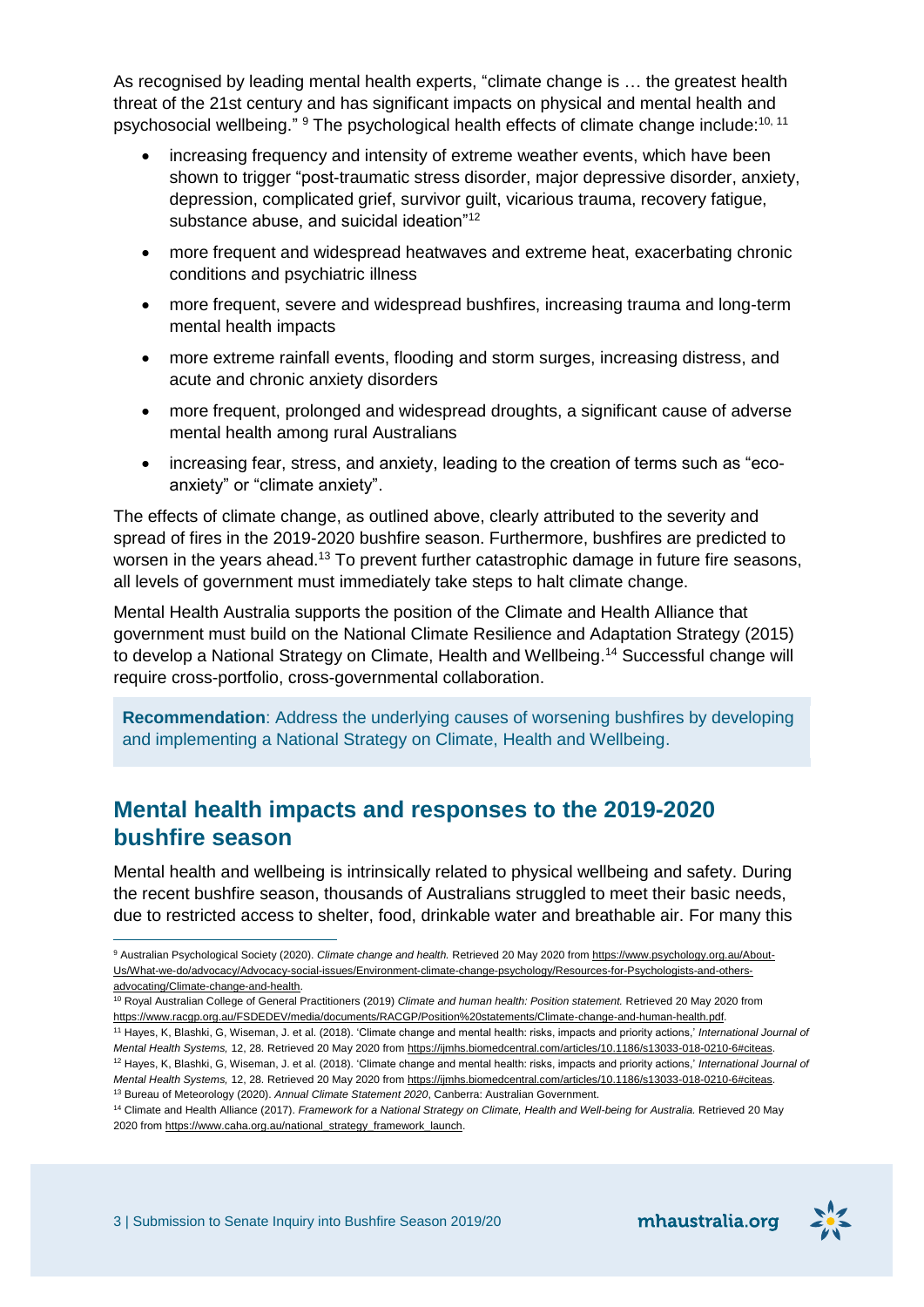was also compounded by a lack of safety from loss of security, employment, property, and access to social support.

Through excellent local community and government crisis responses, most fire-affected communities throughout Australia are now in the process of having their physiological needs met. As these immediate needs are met, we must turn to the mental health and wellbeing recovery of communities. The Australian Government's recognition of the need for increased mental health support, and inclusion of funding for additional support in the disaster recovery package, is most welcome.<sup>15</sup> However, there remain major gaps in meeting the mental health needs of communities, both in the short and long-term.

#### **Ongoing mental health impacts of the 2019-2020 bushfire season**

Increased levels of psychological distress and mental health issues can be expected during all stages of a disaster, from the immediate impact of the experience to long-term recovery. There are protective factors that can assist individuals and communities to adapt to, and recover from, such traumatic experiences.

Heightened distress is very likely during a bushfire and in the immediate aftermath, given the significant trauma stressors such as loss of property, loss of life and significant disruption to normal lives.<sup>16</sup> For most people, this will fade over time.<sup>17</sup> Research with disaster survivors consistently finds that "most people recover without professional intervention within a number of months, and maintain a healthy level of functioning over time … [but] a sizeable proportion will experience mental health problems in the months or even years after the initial event."<sup>18</sup> Psychological trauma and its effects can be long lasting, emerging or re-emerging throughout any time in an affected individual's life. Service providers must be funded adequately to prepare for the proportion of people in affected communities who will need access to mental health services well after the event, to recover from disaster-related trauma.

This approach is supported by longitudinal studies of the aftermath of the Victorian 'Black Saturday' fires. This research has shown that several years after the fires, most of the people affected did not have indications of ongoing psychological distress. However, "a significant minority of people in the high-affected communities reported persistent PTSD, depression, and psychological distress, indicating the need for promotion of the use of health and complementary services, community-based initiatives, and family and other informal supports, to target these persistent problems."<sup>19</sup>

It will be critical then for Australians impacted by the 2019-2020 bushfire season to have access to mental health supports in the years to come, to address any ongoing severe psychological distress.



<sup>15</sup> Prime Minister of Australia (11 May 2020). *Media Release: Boost for Bushfire Recovery.* Retrieved 20 May 2020 from [https://www.pm.gov.au/media/boost-bushfire-recovery.](https://www.pm.gov.au/media/boost-bushfire-recovery)

<sup>16</sup> F Norris et al. (2002). '60,000 disaster victims speak: Part I. An empirical review of the empirical literature 1981-2001,' *Psychiatry* 65(3): 207- 39 in Black Dog Institute (2020). *Mental Health Interventions Following Disasters*. Retrieved 20 May 2020 from

[https://www.blackdoginstitute.org.au/wp-content/uploads/2020/04/mental-health-interventions-following-disasters-black-dog-institute-february-](https://www.blackdoginstitute.org.au/wp-content/uploads/2020/04/mental-health-interventions-following-disasters-black-dog-institute-february-2020.pdf?sfvrsn=0)[2020.pdf?sfvrsn=0.](https://www.blackdoginstitute.org.au/wp-content/uploads/2020/04/mental-health-interventions-following-disasters-black-dog-institute-february-2020.pdf?sfvrsn=0) 

<sup>17</sup> Bryant RA, Gibbs L, Gallagher HC, et al. (2018). 'Longitudinal study of changing psychological outcomes following the Victorian Black Saturday bushfires,' *Aust N Z J Psychiatry* 52(6): 542-51.

<sup>18</sup> Black Dog Institute (2020). *Mental Health Interventions Following Disasters*. Retrieved 20 May 2020 from

[https://www.blackdoginstitute.org.au/wp-content/uploads/2020/04/mental-health-interventions-following-disasters-black-dog-institute-february-](https://www.blackdoginstitute.org.au/wp-content/uploads/2020/04/mental-health-interventions-following-disasters-black-dog-institute-february-2020.pdf?sfvrsn=0)[2020.pdf?sfvrsn=0.](https://www.blackdoginstitute.org.au/wp-content/uploads/2020/04/mental-health-interventions-following-disasters-black-dog-institute-february-2020.pdf?sfvrsn=0) 

<sup>19</sup> Bryant, RA. et al (2014). 'Psychological outcomes following the Victorian Black Saturday bushfires,' *Australia and New Zealand Journal of Psychiatry*, 48(7):634-43. Retrieved 20 May 2020 fro[m https://www.ncbi.nlm.nih.gov/pubmed/24852323.](https://www.ncbi.nlm.nih.gov/pubmed/24852323)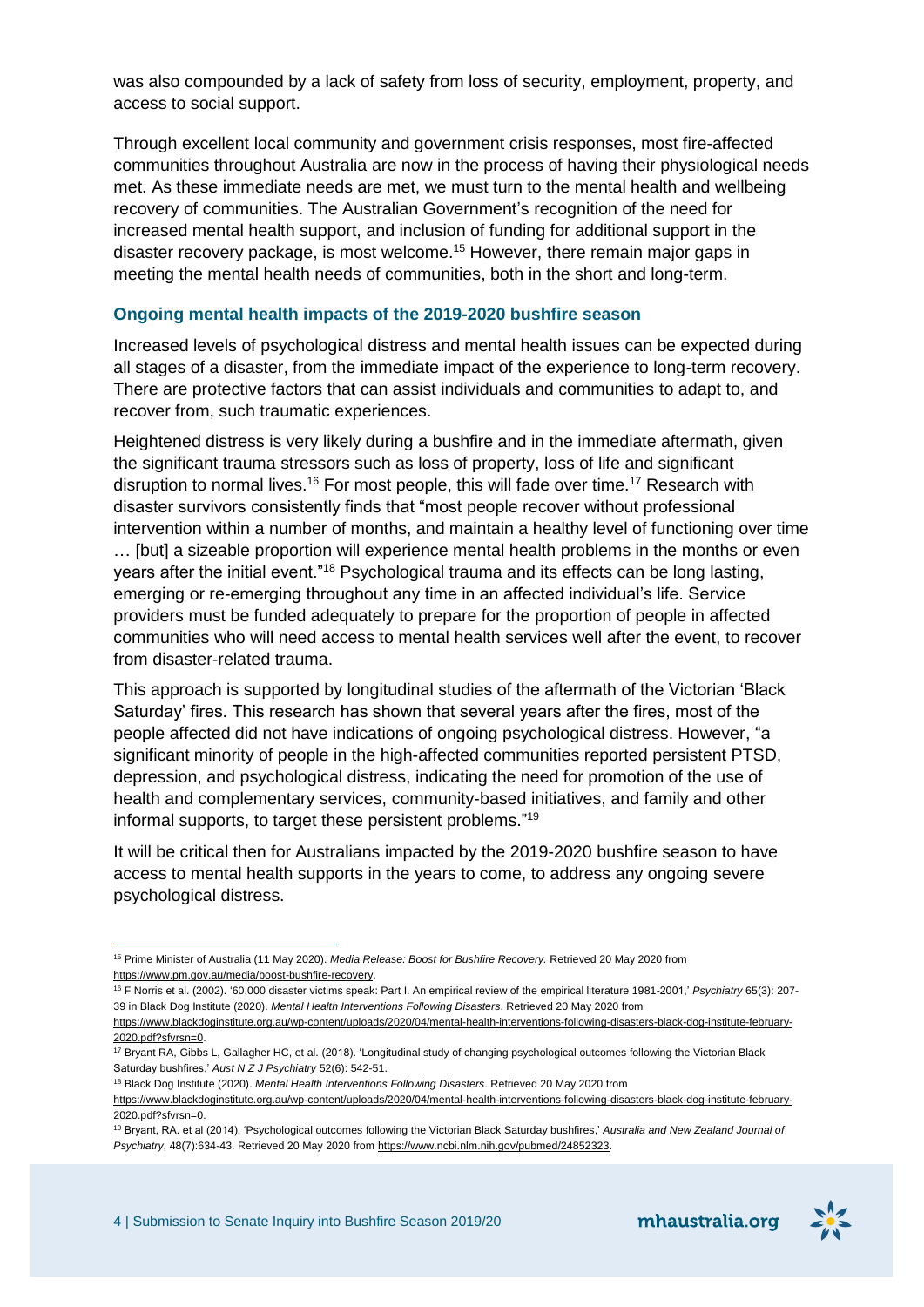**Recommendation**: Ensure policy and funding responses recognise the long-lasting mental health impacts of the bushfires, by providing access to psychological support over the long-term.

#### **Mental health service response**

Mental health support must be integrated with other coordinated recovery efforts, led by the National Bushfire Recovery Agency (the Agency) and affected communities. This Inquiry and the Agency should be guided by the Australian Psychological Society's evidence-based guidelines for the three levels of psychological support that should be offered to people affected by disasters:<sup>20</sup>

- 1. psychological first aid in the immediate aftermath (days and weeks after disaster)
- 2. skills for psychological recovery (following weeks and months)
- 3. mental health interventions when more intensive treatment is required (following months and years).

In implementing ongoing mental health support in communities, it is critical to empower those most vulnerable to decide what is required. While a coordinated response across Australia is important, it is more important to respond to specific local and community needs in a tailored way. In many communities, assertive outreach activities will be key to providing mental health care to all Australians who require support.

Working with existing and emerging leaders in local communities will be critical to the success of that community's recovery. Emerging research into leadership during crisis has found "[o]ften, when we reflect on the response to a natural disaster ... we observe that leadership fundamentally influenced outcomes."<sup>21</sup> In disasters, leaders are not just formal or pre-existing leaders, but also can be any community member who uses their resources and networks to lead and assist with community recovery.

While it is important that communities across Australia are supported in integrated and consistent ways, recovery solutions must be tailored to the unique context, history and sociodemographic makeup of the affected community. Where possible, any recovery plan for mental health support in communities should build on, or re-build, existing systems.

A successful plan to provide mental health support in communities will be to build on their strengths and not re-invent the wheel. It will leverage existing guidance and frameworks specific to the Australian context. Research into the aftermath of the Black Saturday fires in Victoria can provide a wealth of guidance, as well as lessons learned during smaller scale bushfire crises throughout recent history. It is also critical that this plan complements the work within the health and social sectors, for example, the National Mental Health Commission's plan for responding to disasters (in light of COVID-19).

**Recommendation**: Work with affected local communities to understand need, build on their strengths and provide evidence-based mental health support tailored to need.



<sup>20</sup> Australian Psychological Society (2014). *Guidelines for provision of psychological support to people affected by disasters*. Retrieved 20 May 2020 fro[m https://www.psychology.org.au/getmedia/8408c212-ac71-485d-9edc-417b79cadb1c/Disasters-guidelines-provision-psychological](https://www.psychology.org.au/getmedia/8408c212-ac71-485d-9edc-417b79cadb1c/Disasters-guidelines-provision-psychological-support.pdf)[support.pdf.](https://www.psychology.org.au/getmedia/8408c212-ac71-485d-9edc-417b79cadb1c/Disasters-guidelines-provision-psychological-support.pdf)

<sup>21</sup> Anderson, L. (2018) 'Leadership during crisis: Navigating complexity and uncertainty,' *Leader to Leader,* 2018(19). Retrieved 20 May 2020 from https://onlinelibrary.wiley.com/doi/10.1002/ltl.20389.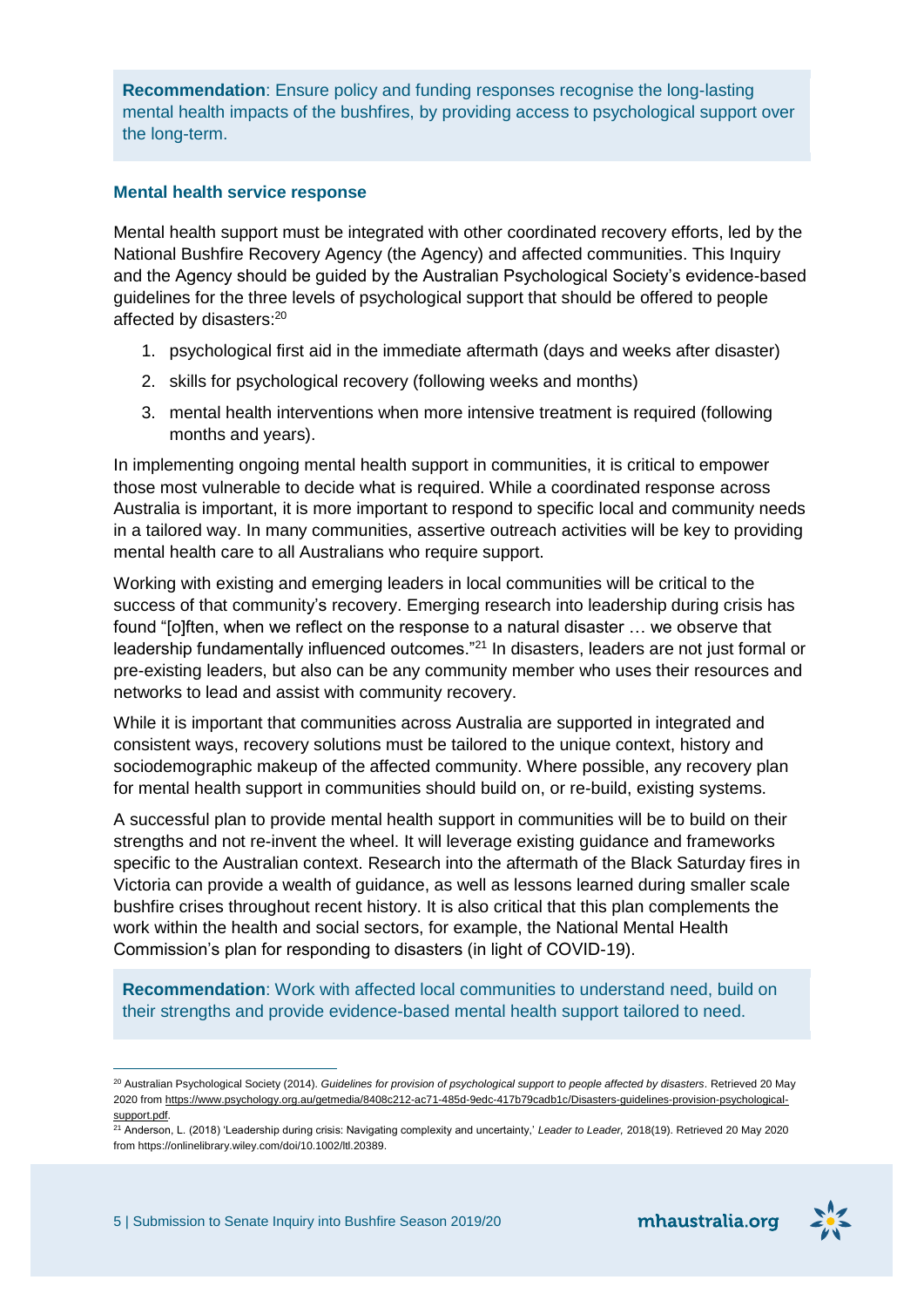#### **Enabling the mental health workforce to respond to disasters**

Access to skilled mental health professionals to support immediate and ongoing personal recovery is a fundamental component of any disaster response. However, many regional communities – who were most affected by the 2019-2020 bushfires – already lacked access to mental health professionals.

The distribution of mental health workers is skewed towards major urban areas. For psychiatrists and mental health nurses, this under-representation in rural and remote areas is even more pronounced than other comparable medical professionals, pointing to the particular difficulty in accessing mental health services in regional Australia.<sup>22</sup> Many rural and remote communities only have variable access to medical mental health supports through visiting locums or telehealth appointments. There are similar difficulties accessing community mental health workers.<sup>23</sup>

As part of disaster response planning, the Australian Government should develop a workforce plan to enable mental health professionals to provide trauma-informed psychological first aid and follow up to communities impacted by disasters. This could mean identifying and maintaining a network of organisations and professionals who are able to temporarily relocate to provide immediate assistance following a disaster (similar to an 'army reserve' for mental health). It is important that this immediate mental health workforce response is coordinated at the same level as other responses to the disaster, to ensure appropriate distribution of resources and avoid either overwhelming or under-supporting impacted communities.

Beyond this immediate response, workforce planning must also include consideration of ongoing access to mental health care for disaster affected communities. Continuity of care is particularly important in supporting people experiencing severe, persistent or complex mental health problems, such as severe trauma related to a disaster incident.<sup>24</sup> As such, increasing accessibility to services by building and incentivising the regional and remote mental health workforce must be an ongoing government priority.

Increasing the size and capability of the regional and remote mental health workforce will require consideration of the diversity of people's needs and the workforce required to provide holistic care. A range of mental health professionals are able to work together to support the diverse needs of people experiencing mental health issues in any community – including peer workers, community mental health workers, psychosocial disability support workers, mental health nurses, psychologists, psychiatrists, other allied health workers and professionals with particular cultural or language skills. Balancing both the range of mental health professionals from different disciplines, and the ratio of local staff to those who travel in, are essential factors to the accessibility and sustainability of regional and remote mental health services.

The Australian Government's mental health workforce disaster response plan should strengthen the regional and remote mental health workforce, in line with national findings

<sup>23</sup> Mental Illness Fellowship of Australia (2018). *Submission to inquiry into accessibility and quality of mental health services in rural and remote* 

Australia. Retrieved 20 May 2020 fro[m https://mifa.org.au/images/Documents/Submissions/1805\\_Submission\\_to\\_Rural\\_MH\\_Inquiry\\_FINAL.pdf.](https://mifa.org.au/images/Documents/Submissions/1805_Submission_to_Rural_MH_Inquiry_FINAL.pdf) <sup>24</sup> Rosen, A (2020) *Re: Beyond the Commonwealth of Australia Government Mental Health Package.*

6 | Submission to Senate Inquiry into Bushfire Season 2019/20



<sup>22</sup> Australian Institute of Health and Welfare (2020). *Mental health services in Australia: Mental Health Workforce*. Retrieved 20 May 2020 from [https://www.aihw.gov.au/reports/mental-health-services/mental-health-services-in-australia/report-contents/mental-health-workforce.](https://www.aihw.gov.au/reports/mental-health-services/mental-health-services-in-australia/report-contents/mental-health-workforce)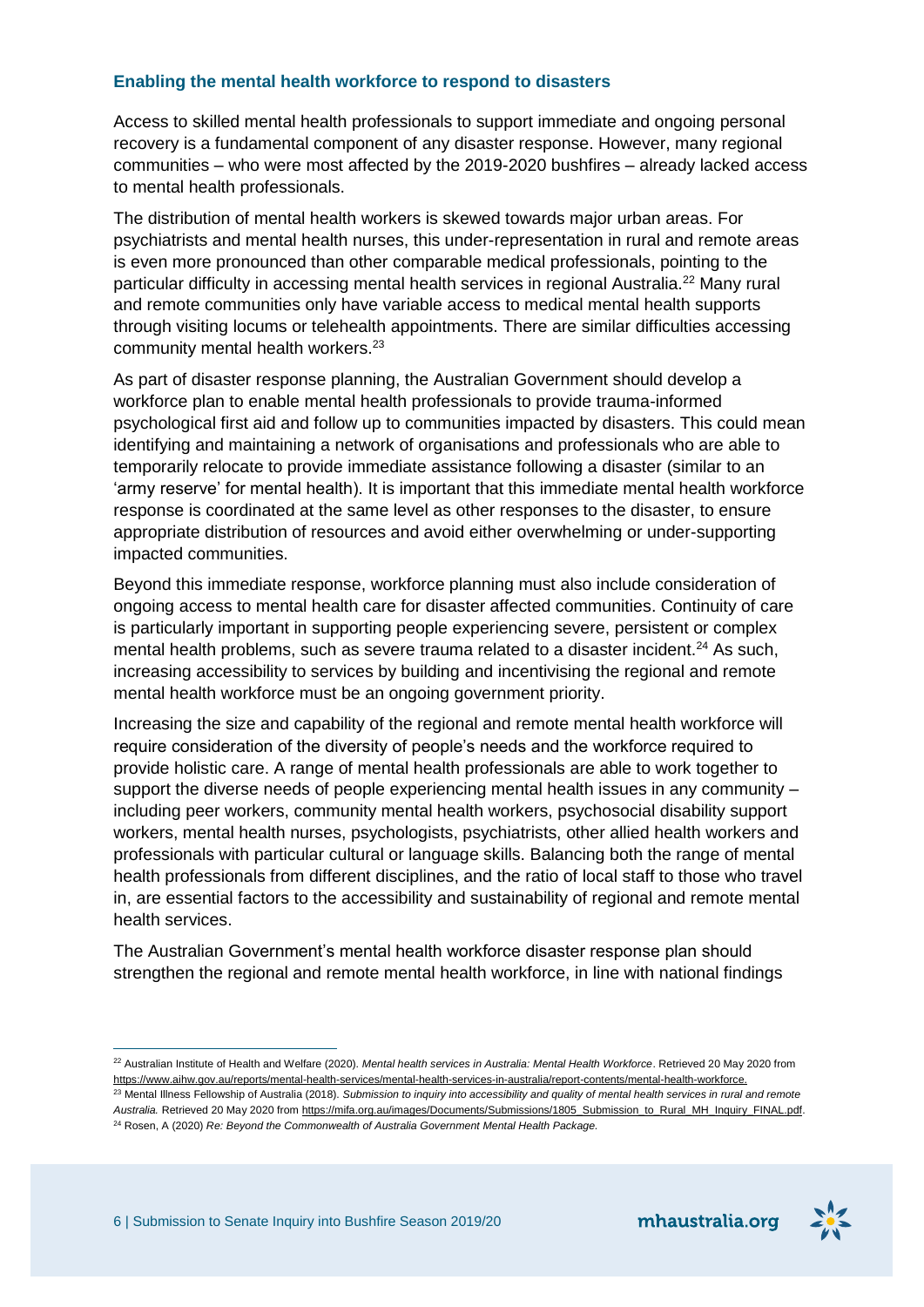and recommendations from the Productivity Commission inquiry into mental health, and the National Mental Health Workforce Strategy Taskforce.<sup>25</sup>

**Recommendation**: The Australian Government develop a mental health workforce disaster response plan with a focus on rural and remote workforces as a priority to ensure immediate and ongoing mental health assistance following a disaster.

#### **Recognising the impact of trauma**

During these compounding disasters, the word "resilient" has been used frequently to describe the character of Australians. While important to the recovery journey, resilience is not the same as stoicism, and being resilient does not negate the need for assistance to process traumatic events.

The recommendations from this Inquiry must be a trauma-informed, given the widespread trauma and psychological distress which has and will continue to be experienced as a result of the 2019-2020 bushfire season. Trauma-informed approaches to care have been described as a strengths-based framework that is responsive to the effects of trauma.<sup>26</sup> Trauma-informed mental health care involves realising the prevalence and impacts of trauma in a person (or community), recognising how trauma has affected the person (or community), and responding by using this knowledge in practice to provide care that does not re-traumatise.<sup>27</sup>

Research continues to show that "experiences of trauma are associated with the development of mental distress and there is evidence of a dose effect and association between the severity, frequency and range of adverse experiences, and the impact on overall mental, behavioural and physical health."<sup>28</sup> Experiences of trauma can affect an individual long after the initial traumatic event, meaning that support for survivors of trauma must be long-term. Consequently, it is critical that mental health services in bushfireaffected communities are equipped to deal with trauma through a trauma-informed approach to practice.

Unfortunately, many health care settings and systems currently do not operate from traumainformed models, which risks re-traumatising people affected by bushfire. Local and temporary workforces must be supported to undertake evidence-based trauma training. While all areas of the health workforce will benefit from mental health and trauma training, it is critical general practitioners in fire-affected (and likely to be future fire-affected) communities are trained in providing mental health care as they will often be the first point of call.<sup>29</sup>

<sup>28</sup> NSW Agency for Clinical Innovation (2019) *Trauma-informed care in NSW*. Sydney: ACI. Retrieved 20 May 2020 from

7 | Submission to Senate Inquiry into Bushfire Season 2019/20



<sup>&</sup>lt;sup>25</sup> The National Mental Health Workforce Strategy is expected to be provided to the Australian Government by the Taskforce in late 2020. Retrieved 20 May 2020 fro[m https://www.directory.gov.au/portfolios/health/national-mental-health-workforce-strategy-taskforce.](https://www.directory.gov.au/portfolios/health/national-mental-health-workforce-strategy-taskforce)

<sup>26</sup> J Bateman et al. (2013). *Trauma-informed care and practice: Towards a cultural shift in policy reform across mental health and human*  services in Australia. A national strategic direction. Position paper and recommendations of the National Trauma-Informed Care and Practice Advisory Working Group. Lilyfield: Mental Health Coordinating Council.

<sup>27</sup> Substance Abuse and Mental Health Services Administration (2014). *SAMHSA's Concept of Trauma and Guidance for a Trauma-Informed Approach*, Maryland USA: SAMHSA. Retrieved 20 May 2020 from

[https://www.nasmhpd.org/sites/default/files/SAMHSA\\_Concept\\_of\\_Trauma\\_and\\_Guidance.pdf.](https://www.nasmhpd.org/sites/default/files/SAMHSA_Concept_of_Trauma_and_Guidance.pdf)

[https://www.aci.health.nsw.gov.au/\\_\\_data/assets/pdf\\_file/0008/561977/ACI-Mental-Health-Trauma-informed-care-mental-health-NSW.pdf.](https://www.aci.health.nsw.gov.au/__data/assets/pdf_file/0008/561977/ACI-Mental-Health-Trauma-informed-care-mental-health-NSW.pdf) <sup>29</sup> Black Dog Institute (2020). *Mental Health Interventions Following Disasters.* Retrieved 20 May 2020 from

[https://www.blackdoginstitute.org.au/wp-content/uploads/2020/04/mental-health-interventions-following-disasters-black-dog-institute-february-](https://www.blackdoginstitute.org.au/wp-content/uploads/2020/04/mental-health-interventions-following-disasters-black-dog-institute-february-2020.pdf?sfvrsn=0)[2020.pdf?sfvrsn=0.](https://www.blackdoginstitute.org.au/wp-content/uploads/2020/04/mental-health-interventions-following-disasters-black-dog-institute-february-2020.pdf?sfvrsn=0)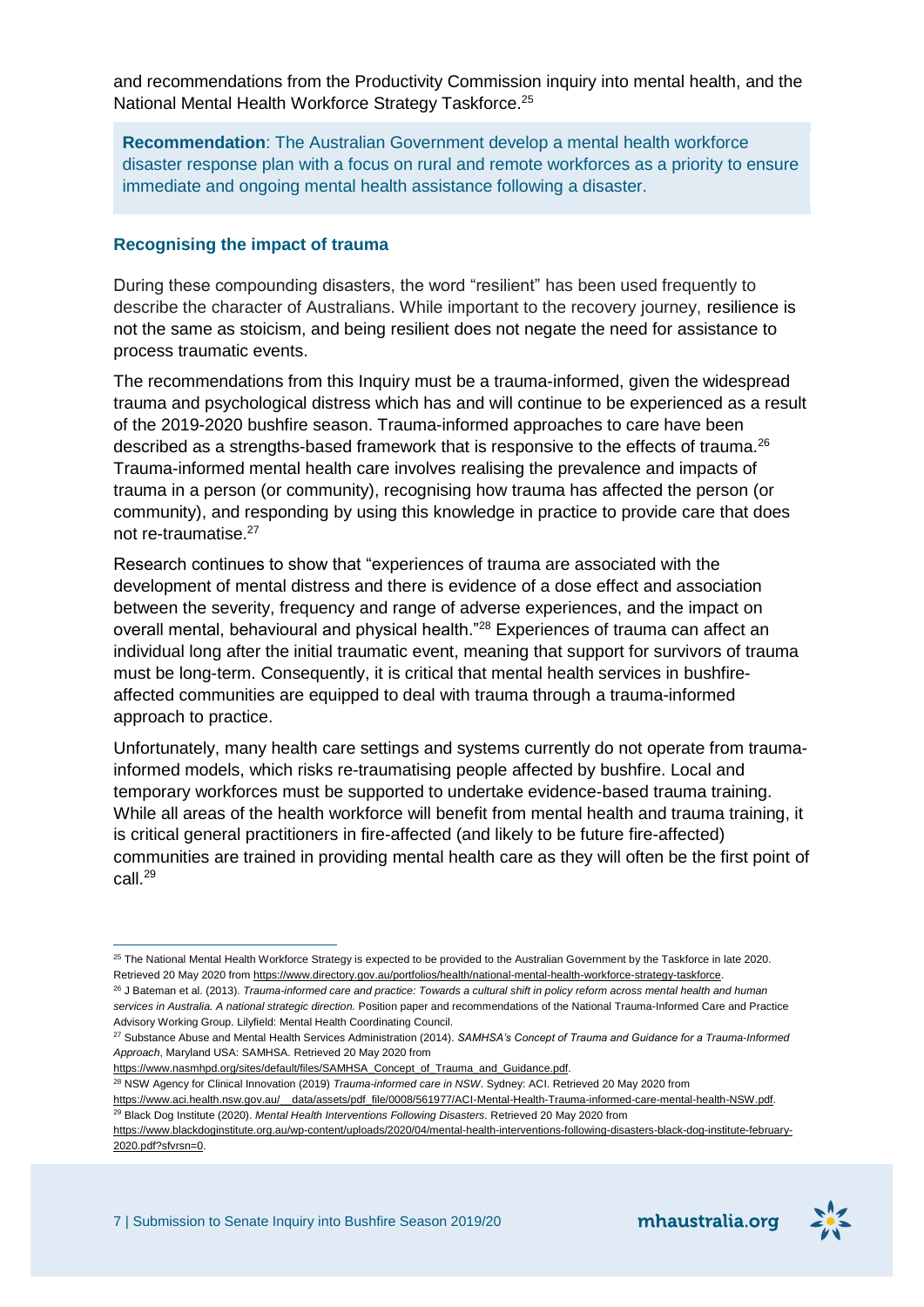**Recommendation**: Ensure all mental health support to bushfire-affected communities is trauma-informed.

#### **Addressing social determinants of mental health impacts**

It is critical the Inquiry recognises that different Australians had different experiences during the bushfire season. In developing plans for recovery, the Australian Government should ensure that all responses account for the diversity of needs within communities. It is widely accepted that disasters compound existing social and economic inequalities, meaning vulnerable Australians have higher risk of health complications as a consequence of the bushfire season.

Social determinants of health serve as a guide to understand and project the kind of future mental health (and other) supports that will be needed on the path of recovery. Social determinants of health are defined as "the conditions in which people are born, grow, work, live, and age, and the wider set of forces and systems shaping the conditions of daily life." 30 Social determinants explain why adverse effects from bushfires will disproportionately impact particular groups of Australians. This includes people living with mental and other chronic health issues, older people, women, people with disabilities, people who are homeless and marginalised, Aboriginal and Torres Strait Islander peoples, people living in regional, rural and remote areas including farming communities impacted by extended droughts, people with caring responsibilities and people on lower incomes.

Research has consistently found that women and children are at higher risk of post-disaster mental health problems.<sup>31</sup> Women and men experience bushfires and recovery periods differently, influenced by gender roles and social expectations. Women typically have caring roles (both formal and informal) that influence their behaviour; for example, they are more likely to take children to evacuate while men are more likely to stay to defend their family home.<sup>32</sup> Research about the relationship between gender and bushfire recovery in the Australian context has emerged in the last decade, and should be used to inform recovery and preparation planning.

**Recommendation**: Ensure the social determinants of health guide policy responses to bushfire crises.

#### **Unique mental health impacts for Aboriginal and Torres Strait Islander peoples**

Due to their ongoing custodianship and connection to land, water and animals, the most recent bushfires were particularly devastating for Aboriginal and Torres Strait Islander peoples. Loss of country will have an enduring impact on the social and emotional wellbeing of affected communities, as well as to Aboriginal and Torres Strait Islander peoples throughout Australia.<sup>33</sup>



<sup>&</sup>lt;sup>30</sup> World Health Organisation (2020). Social determinants of health. Retrieved 20 May 2020 fro[m https://www.who.int/social\\_determinants/en/.](https://www.who.int/social_determinants/en/) <sup>31</sup> Black Dog Institute (2020). *Mental Health Interventions Following Disasters*. Retrieved 20 May 2020 from

[https://www.blackdoginstitute.org.au/wp-content/uploads/2020/04/mental-health-interventions-following-disasters-black-dog-institute-february-](https://www.blackdoginstitute.org.au/wp-content/uploads/2020/04/mental-health-interventions-following-disasters-black-dog-institute-february-2020.pdf?sfvrsn=0)[2020.pdf?sfvrsn=0.](https://www.blackdoginstitute.org.au/wp-content/uploads/2020/04/mental-health-interventions-following-disasters-black-dog-institute-february-2020.pdf?sfvrsn=0)

<sup>32</sup> M Tyler (2013). 'Gender, masculinity and bushfire: Australia in an international context,' *Australian Journal of Emergency Management,* 28(2). Retrieved 20 May 2020 fro[m https://ajem.infoservices.com.au/items/AJEM-28-02-06.](https://ajem.infoservices.com.au/items/AJEM-28-02-06)

<sup>33</sup> Allam, L. (2020). 'For First Nations people the bushfires bring a particular grief, burning what makes us who we are' *Guardian Australia,*  Opinion - 6 January 2020. Retrieved 20 May 2020 from [https://www.theguardian.com/commentisfree/2020/jan/06/for-first-nations-people-the](https://www.theguardian.com/commentisfree/2020/jan/06/for-first-nations-people-the-bushfires-bring-a-particular-grief-burning-what-makes-us-who-we-are)[bushfires-bring-a-particular-grief-burning-what-makes-us-who-we-are.](https://www.theguardian.com/commentisfree/2020/jan/06/for-first-nations-people-the-bushfires-bring-a-particular-grief-burning-what-makes-us-who-we-are)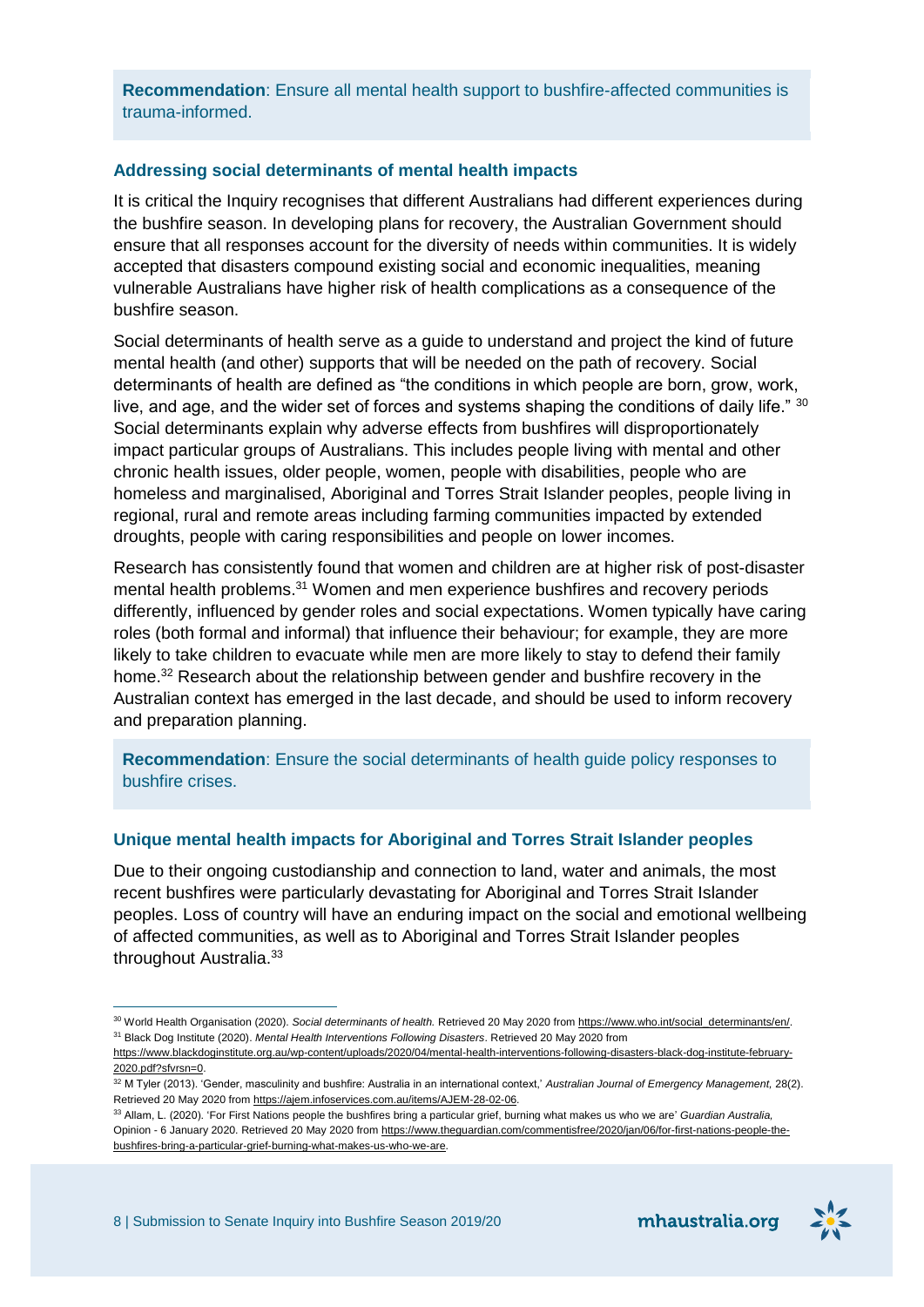Failure to empower First Nations peoples to lead in fire management on country is directly linked to ongoing effects of colonisation and modern western assumptions about fire preparation. Many Aboriginal and Torres Strait Islander peoples will experience grief and other mental health challenges unique from the experience of non-First Nations peoples. The Australian Government should work with both Aboriginal Controlled Community Health Organisations, local First Nations groups and Gayaa Dhuwi (Proud Spirit) Australia to design and implement what this specialised support should look like.

**Recommendation**: Provide specialised, culturally competent mental health support for Aboriginal and Torres Strait Islander peoples.

## <span id="page-11-0"></span>**Mitigating impacts of future bushfire seasons**

While this Inquiry will not be completed prior to the commencement of the 2020-2021 bushfire season, it is critical that all governments rapidly work together develop plans with clear, shared accountability for preparing and supporting at-risk communities. The lessons learned through this Inquiry should be communicated to all governments and National Bushfire Recovery Agency, who should play a lead role in developing a plan for shared accountability across levels of government.

During the 2019-2020 bushfire season, communities raised concerns that on-the-ground support was delayed due to bureaucratic processes and responsibility shifting between levels of government.<sup>34</sup> During a crisis, people in communities affected by disaster will often require immediate financial support and resources. Delays to immediate support (psychological and otherwise), can have longer mental health impacts on people in disasteraffected communities.<sup>35</sup> Furthermore, the complexity of government funding pathways and lack of accountability which continues to impact the mental health sector will be compounded during a crisis response if responsibilities are not clear and agreed to.

In contrast to the lack of government coordination during the bushfires, the National Cabinet which was assembled in response to COVID-19 has shown the ability of federal and jurisdictional governments to work co-operatively. When considering the working relationships between governments, the Inquiry must provide recommendations on how these relationships will be improved for future bushfire crises to ensure support and resources are quickly deployed to communities in need.

**Recommendation**: All levels of governments must agree on and enact a plan to share accountability and responsibility for resources to ensure efficient and adequate response to immediate post-disaster needs.

Due to the cyclical nature of bushfires, communities around Australia must simultaneously focus on recovery journeys from the 2019-2020 fire season and prepare for the 2020-21 fire season. Australians are no strangers to this duplicity, however the unprecedented scale of damage which occurred during the 2019-2020 fire season has been further complicated by the spread of COVID-19 during March, April and May.



<sup>34</sup> Anthony Albanese (2020) *Doorstop Interview – Wednesday 15 January 2020 (transcript).* Retrieved 20 May 2020 from

[https://anthonyalbanese.com.au/transcript-doorstop-interview-melbourne-wednesday-15-january-2020.](https://anthonyalbanese.com.au/transcript-doorstop-interview-melbourne-wednesday-15-january-2020)

<sup>35</sup> Math, S. et al. (2015) 'Disaster Management: Mental Health Perspective,' *Indian Journal of Psychological Medicine,* 37(3): 261-271. Retrieved 20 May 2020 fro[m https://www.ncbi.nlm.nih.gov/pmc/articles/PMC4649821/.](https://www.ncbi.nlm.nih.gov/pmc/articles/PMC4649821/)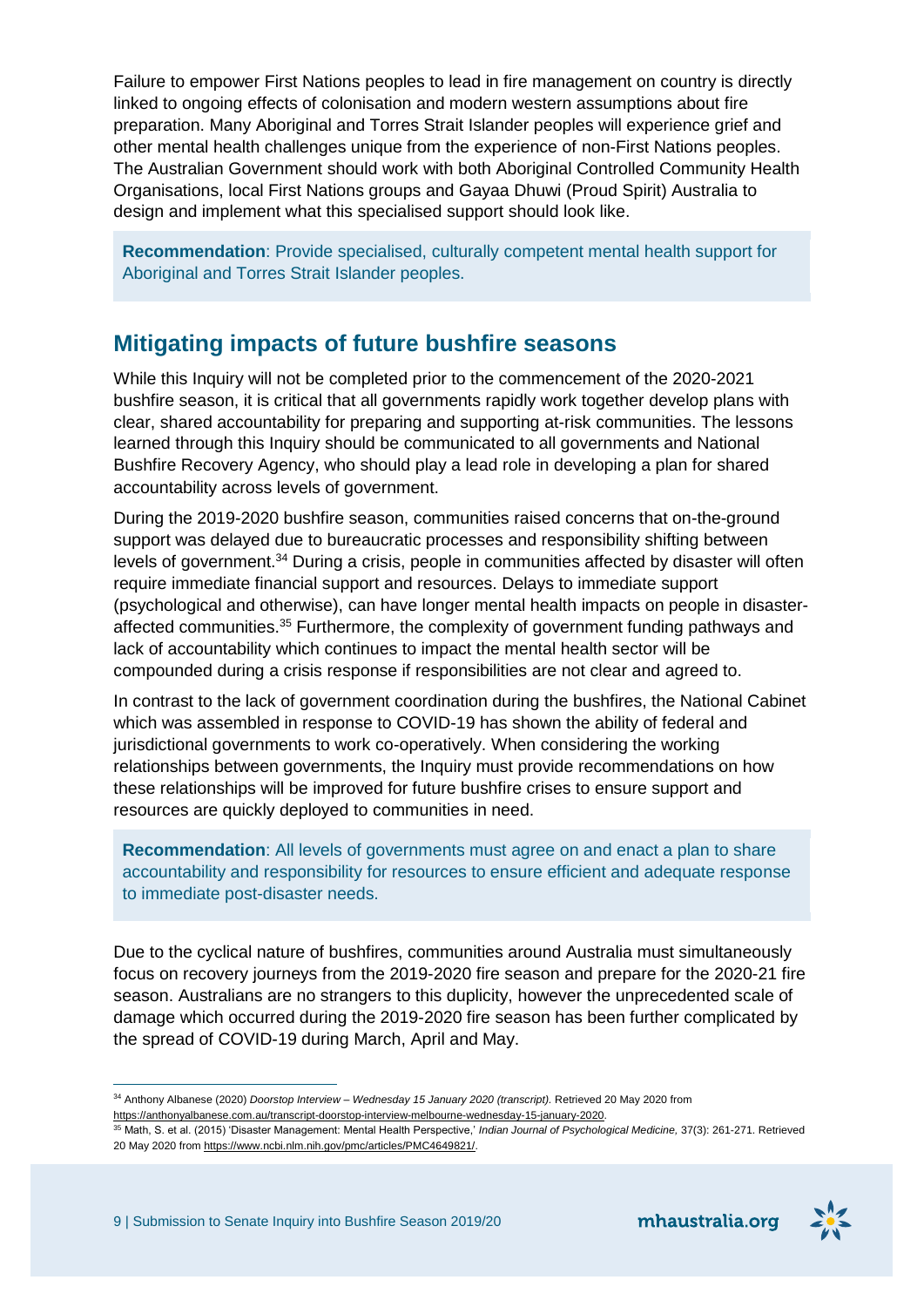Measures required to suppress the spread of COVID-19 will have a compounding impact on the mental health of people in bushfire-affected communities. Local economic downturn from lost tourism revenue during the fires has been compounded by national (and global) economic downturn related to the COVID-19 pandemic. Immediately following the bushfire season, "the community has been in a heightened state of anxiety and struggling to manage the uncertainty surrounding the possible spread and impact of COVID-19." <sup>36</sup> As COVID-19 suppression measures begin to lift, it is critical health services are prepared to support people struggling with compounding trauma.

**Recommendation**: Provide adequate funding to ensure communities affected by bushfires (and COVID-19) have "surge capacity" to respond to mental health support needs due to compounding crises.

# <span id="page-12-0"></span>**Conclusion**

 $\overline{a}$ 

The 2019-2020 bushfire season was predicated by years of climate change-related environmental effects, including longstanding droughts and poor water access. Bushfires, along with other climate change-related natural disasters, have a significant impact on both the physical and mental health of both directly and indirectly affected communities. In addition to immediate and short-term stressors, psychological trauma from losses suffered during bushfires can have long-lasting effects.

With locally-tailored, nationally-consistent recovery and preparation programs, bushfireaffected communities will be supported to recover from the 2019-2020 bushfire season, and prepare for future fire seasons. Effective, cross-governmental relationships with shared responsibility and accountability will underpin the success of bushfire recovery and planning. Recovery will require adequate funding to mental health services in bushfire-affected communities so there is local capacity and capability to deliver services that match community needs. The mental health workforce needs adequate, trauma-informed training to guide communities through the three levels of psychological support required after disasters. It is critical all service and workforce planning accounts for the diversity of experiences and identities within communities, to deliver supports required for recovery. Providing access to ongoing mental health supports is crucial, as the psychological impacts of bushfires are likely to be long-lasting for some people.

Mental Health Australia recommends this Inquiry consider the following recommendations to ensure that future bushfire planning and recovery efforts adequately respond to the mental health needs of affected communities:

- address the underlying causes of bushfires by building on the National Climate Resilience and Adaptation Strategy (2015) to develop a National Strategy on Climate, Health and Wellbeing
- ensure policy and funding responses recognise the long-lasting mental health impacts of the bushfires, by providing access to psychological support over the longterm
- work with affected local communities to understand need, build on their strengths and provide evidence-based mental health support tailored to need



<sup>36</sup> Black Dog Institute (2020). *Mental Health Ramifications of COVID-19: The Australian context.* Retrieved 20 May 2020 from [https://www.blackdoginstitute.org.au/wp-content/uploads/2020/04/20200319\\_covid19-evidence-and-reccomendations.pdf.](https://www.blackdoginstitute.org.au/wp-content/uploads/2020/04/20200319_covid19-evidence-and-reccomendations.pdf)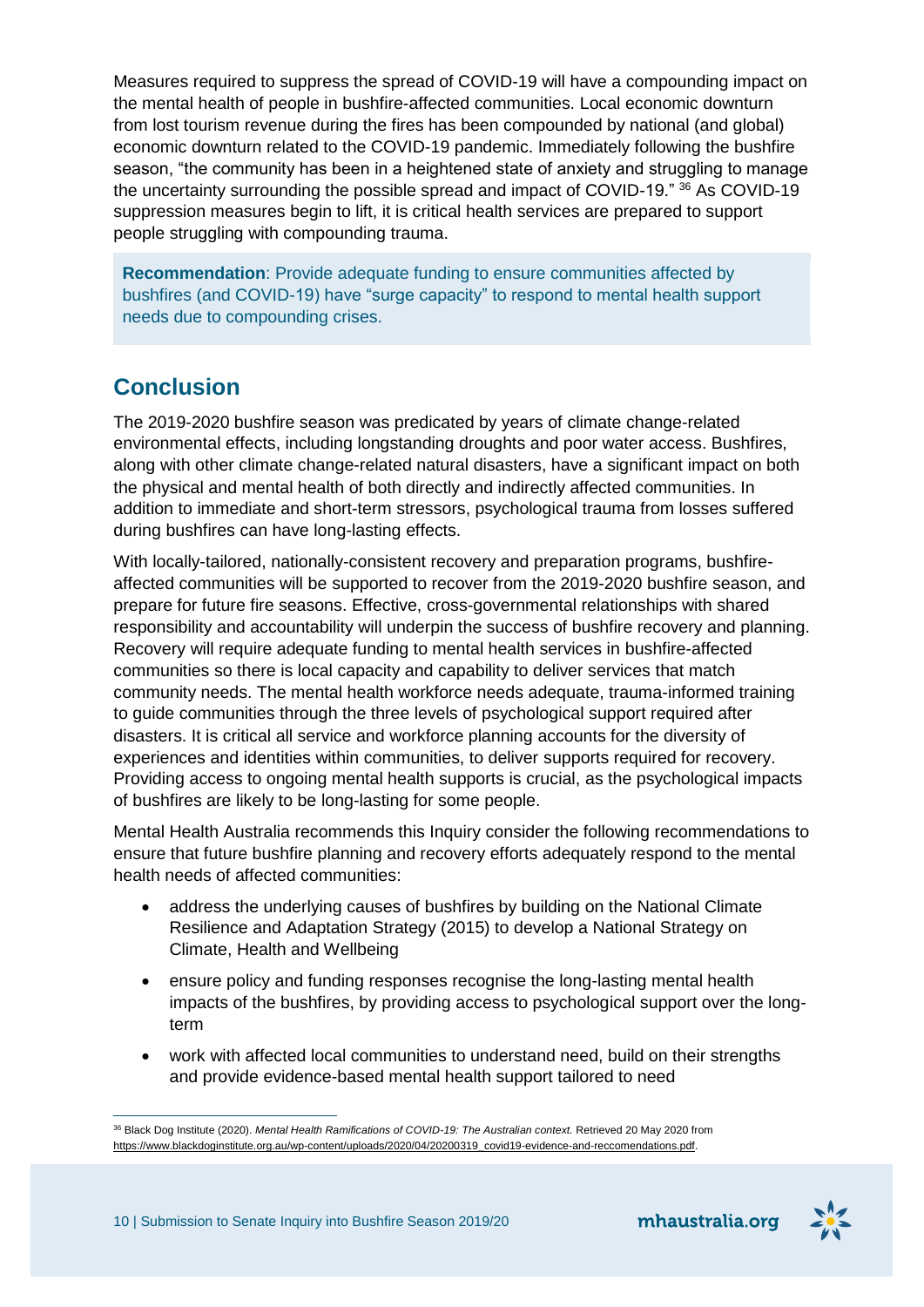- the Australian Government develop a mental health workforce disaster response plan with a focus on rural and remote workforces as a priority to ensure immediate and ongoing mental health assistance following a disaster is available
- ensure all mental health support to bushfire-affected communities is traumainformed
- ensure the social determinants of health guide policy responses to bushfire crises
- provide specialised, culturally competent mental health support for Aboriginal and Torres Strait Islander peoples
- all levels of governments must agree on and enact a plan to share accountability and responsibility for resources to ensure efficient and adequate response to immediate post-disaster needs
- provide adequate funding to ensure communities affected by bushfires (and COVID-19) have "surge capacity" to respond to mental health support needs due to compounding crises.

While the 2019-2020 bushfire season was unprecedented in many ways, it was merely the beginning of worsening bushfire seasons if climate change continues unaddressed. This Inquiry, along with the National Bushfire Recovery Agency and the Royal Commission into Bushfires, has the opportunity to turn lessons learned from this fire season into a bestpractice recovery response, and ensure that Australia is better prepared for future bushfire seasons. Provide adequate funding to ensure communities affected by bushfires (and COVID-19) have "surge capacity" to respond to mental health support needs due to compounding crises.